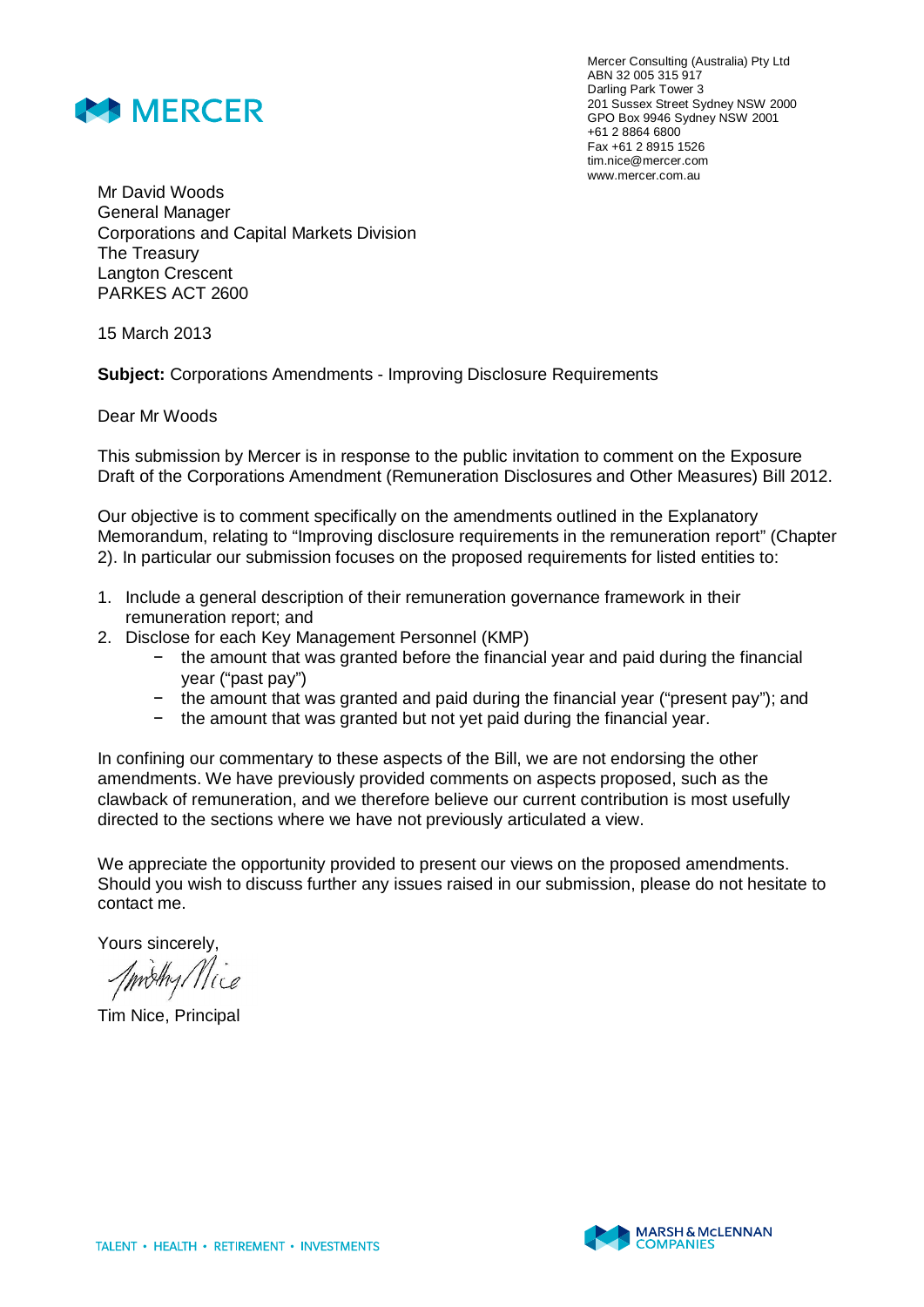

Page 2 15 March 201315 March 2013 Mr David Woods The Treasury

## **Summary of Mercer's comments on Exposure Draft – Corporations Amendment**

The stated purpose of the Bill is to introduce a range of measures to enhance the disclosure of executive remuneration in Australia. The Bill implements many of the recommendations made by the Corporations and Markets Advisory Committee (CAMAC) in its 2011 inquiry into executive remuneration.

The discussion on why executives are paid what they are paid is critically important to enabling meaningful disclosure. We support the requirement of describing the process for determining the remuneration of KMP.

Meaningful disclosure of remuneration outcomes is also important. However, the Bill's requirement to disclose past, present and future pay could lead to greater complexity rather than clarity. It may also have unintended consequences if shareholders base their vote on the remuneration report on pay outcomes from past policies or decisions, rather than current policy intentions.

#### **Chapter 2 – Requirement to include a general description of the remuneration governance framework**

The exposure draft proposes listed companies include in their remuneration report a description of their remuneration governance framework (to the extent it is not otherwise disclosed in the annual report). This framework would effectively describe the process for determining the remuneration of KMP.

We support the objectives and intent of this change in the law. This recognises that while many companies already provide disclosure around their remuneration decision processes, there is still a wide variance on the degree of detail and transparency provided. The requirement should aid and assist shareholders in understanding how decisions are made and the factors that the Board considers in setting remuneration frameworks, designing remuneration plans and making decisions on remuneration outcomes.

The Explanatory Memorandum notes in section 2.12 that "CAMAC concluded in its report that it is not necessary to legislate specific details that would be required to be disclosed as part of the remuneration governance framework." We generally agree with this perspective and in addition concur the type of possible disclosures outlined in section 2.13 of the Explanatory Memorandum are useful guidance as to what should be included.

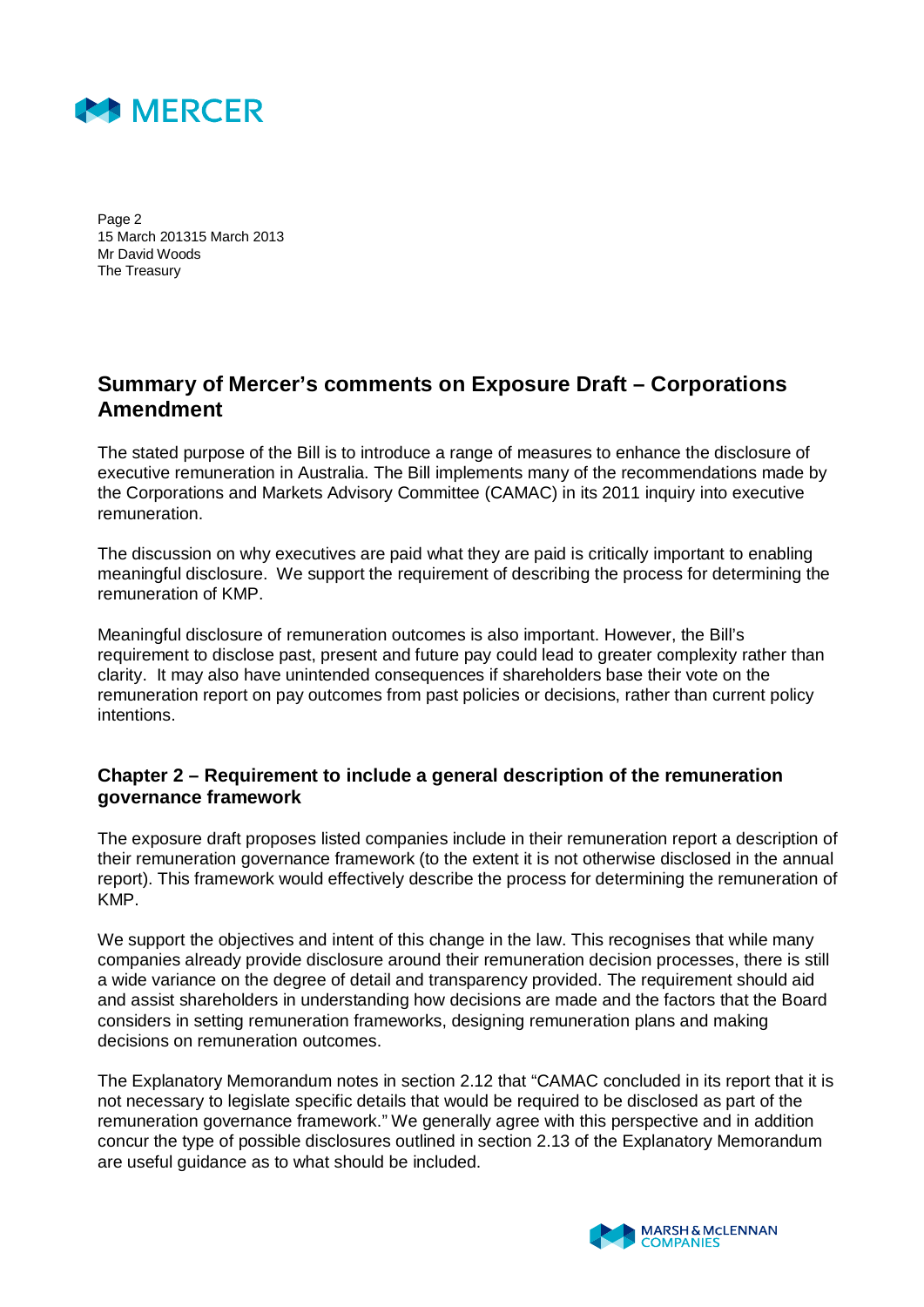

Page 3 15 March 201315 March 2013 Mr David Woods The Treasury

The guidance in the Explanatory Memorandum is not intended to be exhaustive although we suggest the following information would assist shareholders in understanding how decisions are made:

- How the Board ensures the remuneration strategy and policies are aligned with the company's business strategy
- How pay decisions for KMP are governed. For example, the Remuneration Committee makes recommendations on the CEO to the full Board for decision. Decisions on non CEO KMP are recommended by the Remuneration Committee, considering input from the CEO, to the full Board for decision
- Describing the comparator group or groups that the company uses to benchmark remuneration levels against, including the reason why this group or groups were selected
- Outline the cycle of planning and decision making for the Remuneration Committee.

We support the proposed amendment and our comments above are additive in their nature.

#### **Chapter 2 – Requirement to disclose past, present and future pay**

The aim of this requirement in the Bill is to have a consistent way for companies to report what pay is realised for KMP. As the Explanatory Memorandum highlights, there is currently no requirement on how remuneration to KMP should be disclosed other than the accounting requirements that appear in audited tables.

The overall intent that this disclosure will improve shareholder's understanding of remuneration for KMP underlies this proposed amendment. A consistent way to report remuneration for disclosure purposes can only assist in this intent.

However, more disclosure isn't always supportive of improving understanding. For example, long Product Disclosure Statements (PDS) often confused buyers in making decisions when purchasing retail financial products and hence we have seen a move towards the short-form PDS.

Similarly the reporting of executive pay in even more detail could potentially increase confusion, whereas simpler disclosure would increase clarity for shareholders, companies and the market.

Our comments on the disclosure of past, present and future remuneration are organised under the following headings:

- Comparability of outcomes
- Linking remuneration outcomes to performance
- Informing the vote on the Remuneration Report.

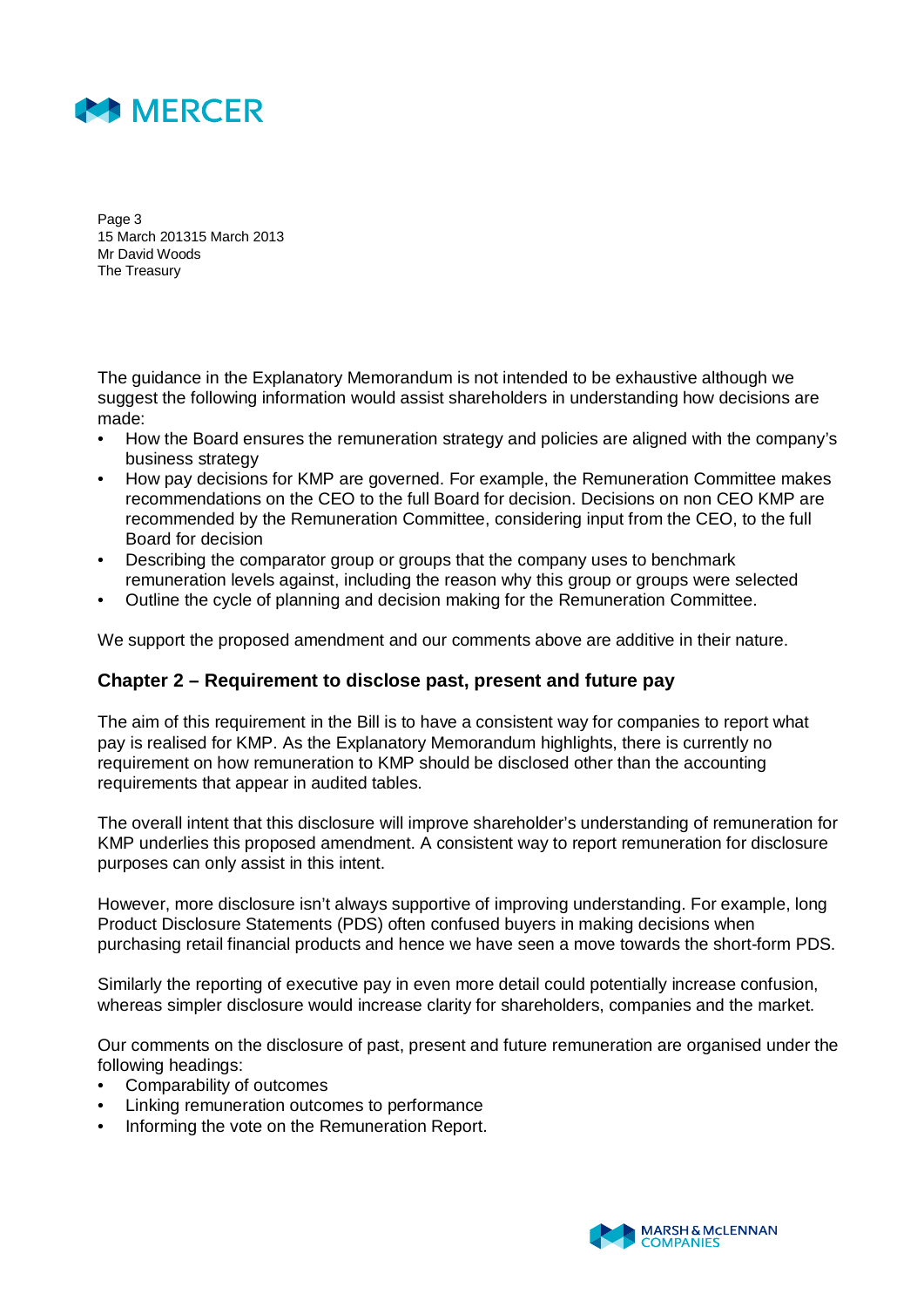

Page 4 15 March 201315 March 2013 Mr David Woods The Treasury

#### *Comparability of outcomes*

The definitions of past, present and future pay are simple enough in the draft Bill. However, definitional issues may still arise as companies make judgements on how they should report remuneration under the three pay categories. For example, do vested but not exercised options count as "paid"? Clarity through regulations will be required to avoid potential confusion.

If this is not provided then a shareholder will need to not only understand the basis on which a company has prepared its disclosure, but could also be hampered in their ability to make relative comparisons between KMP of two or more companies.

Our view is that target total remuneration is the best basis on which to compare or benchmark remuneration of KMP between two or more companies (see illustration below). It is also, in our view, the best way to communicate the intent of the company's remuneration strategy and programmes. What is described as future pay in the Bill correlates to this definition.



#### *Linking remuneration outcomes to performance*

The disclosure of past, present and future pay does nothing on its own to improve shareholders understanding of the link between pay outcomes and performance.

A number of companies provided a table (illustrative example in Appendix 1) in their 2012 Remuneration Report that outlined a version of past and present pay. These moves were admirable attempts to improve disclosure by representing cash paid in 2012, STI outcome as a percentage of target and prior year equity awards that vested during 2012. Despite this level of detail and in effect almost conforming to the present Bill, a shareholder is not able to clearly understand even with careful reading of the table, why these pay outcomes occurred. For example, there is no explanation of what portion of the previous LTI grant vested, or the performance conditions for the LTI award and the extent to which these were met.

Any disclosure representing pay that has resulted from previous grants or decisions needs to be accompanied by an explanation of what impacted the remuneration. A simple framework might be as follows:

• Target Remuneration (as defined above): this would clearly state what was the intent of the remuneration programs

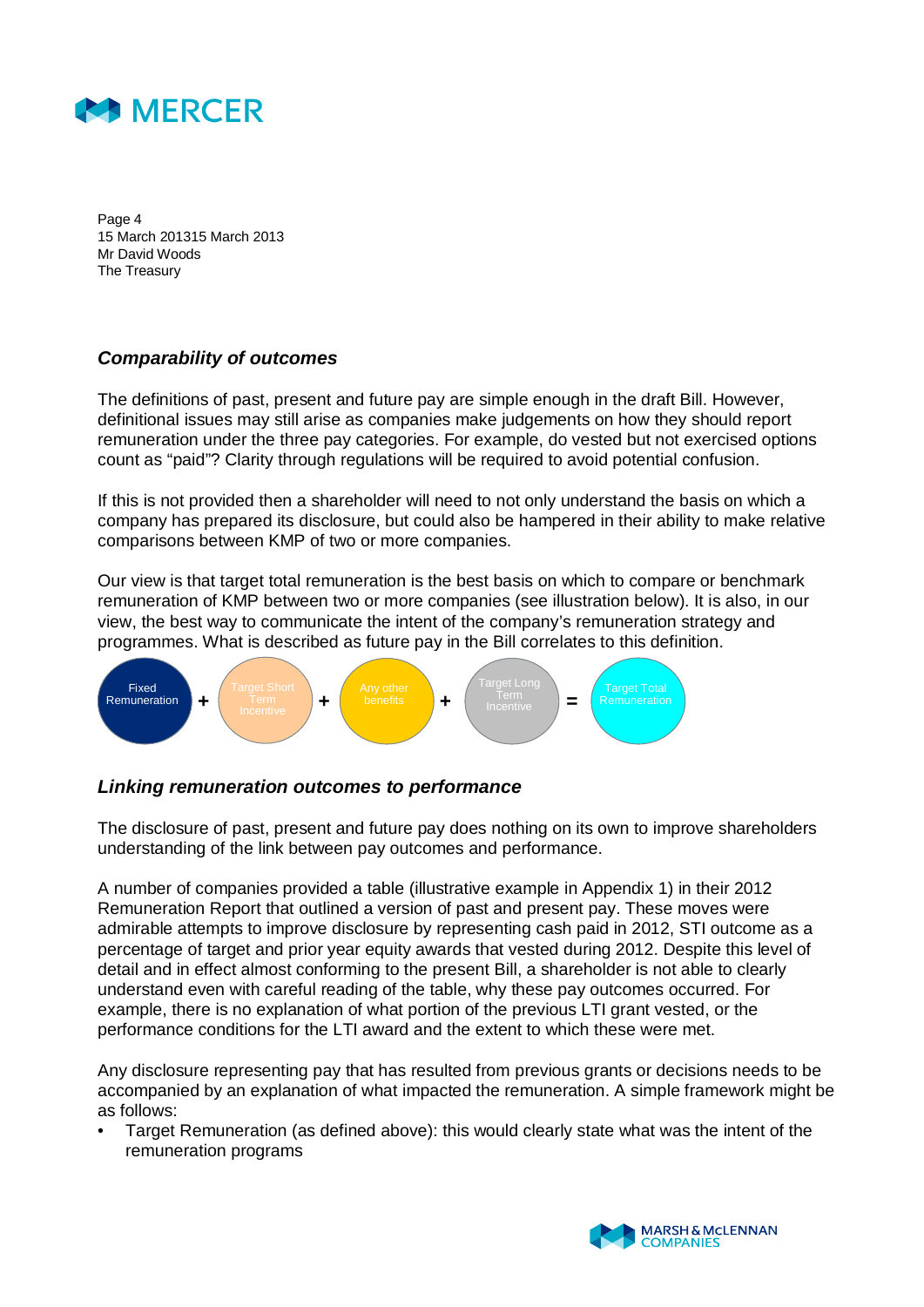

Page 5 15 March 201315 March 2013 Mr David Woods The Treasury

- Remuneration outcomes: the results as represented by (1) STI actually paid and (2) LTI grants that vested
- Performance discussion: this would explain the performance measures for the STI and LTI and the extent to which these were met
- Shareholder impact: describing the benefit to shareholders over the corresponding time period.

Remuneration reports have become increasingly lengthy as companies try to provide more information and respond to the legislative and stakeholder requirements for greater detail. If the objective is transparency, this may be achieved but at the expense of the ability to understand the data that is presented. More detail does not necessarily equate to more clarity. We question whether three definitions of pay improve the ability of investors/shareholders (sophisticated or not) to understand why KMP are paid what they are paid.

The current Bill does not address the issue of clearly outlining the link of pay outcomes to performance in a way to improve meaningful disclosure, nor does it meet an objective of simplicity.

#### *Informing the vote on the remuneration report*

With the introduction of the "two strikes" rule the importance of voting on the Remuneration Report has become of great consequence to listed companies.

Again while supporting the objective of greater transparency and clearer, meaningful disclosure, disclosure of past, present and future pay may not assist in better governance. An unintended consequence could arise from greater disclosure where shareholders could be displeased with pay outcomes (past pay) that were the result of:

- i. Subsequently changed or discontinued remuneration programmes;
- ii. performance hurdles and consequent performance results set under different business conditions;
- iii. decisions made under a different composition of the Board; or
- iv. a combination of all of these.

Based on their dissatisfaction, shareholders could then cast a negative vote on the basis of pay outcomes reflecting past conditions or practices. This is the intent of the vote on the remuneration report.

# **Conclusion**

In relation to the current Bill, Mercer's comments in summary are:

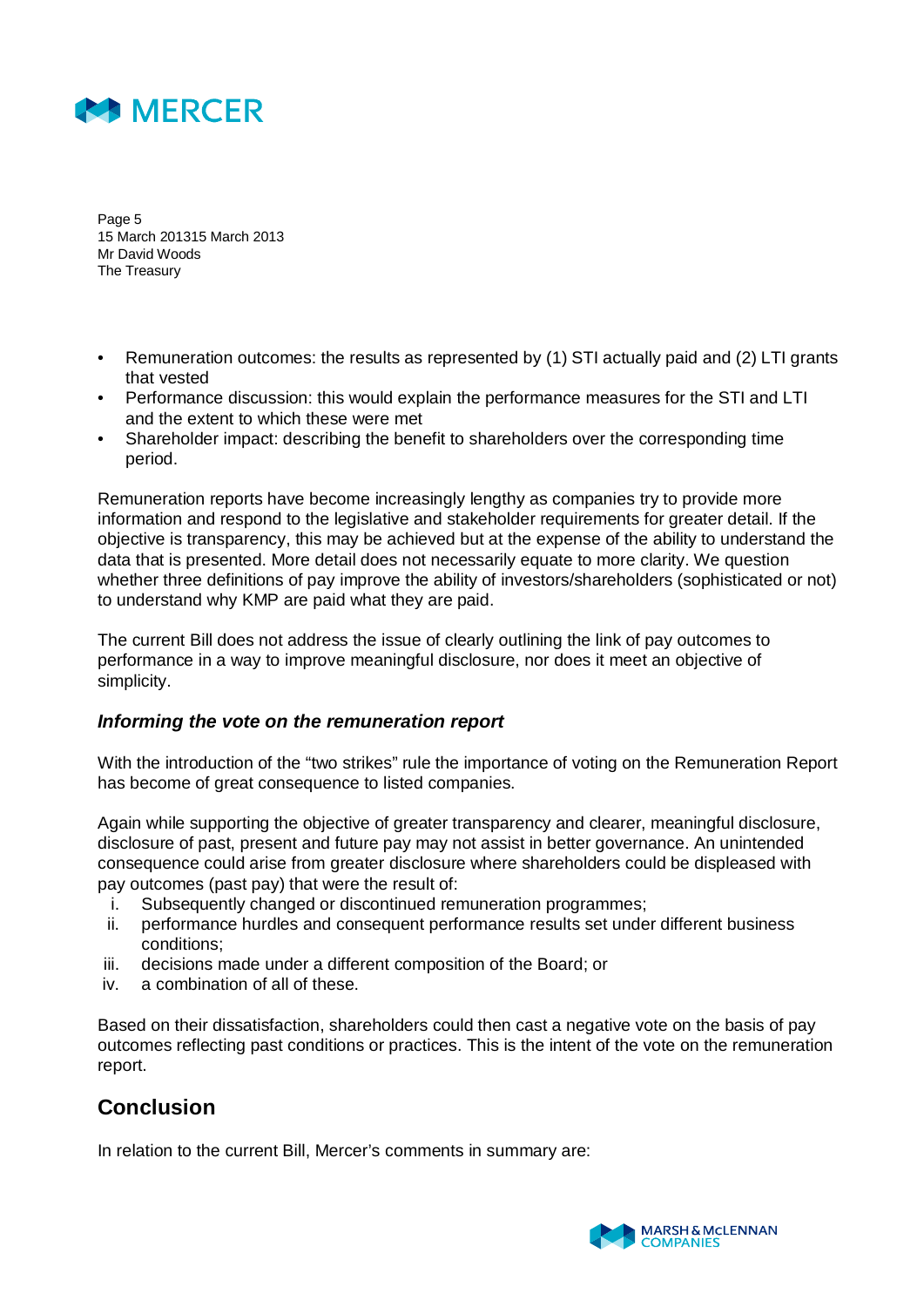

Page 6 15 March 201315 March 2013 Mr David Woods The Treasury

- We are supportive of initiatives that provide greater transparency and meaningful disclosure. The requirement to provide an overview of a company's remuneration governance framework will assist in this objective
- We believe it is important for shareholders to understand how performance and pay outcomes are related. The disclosure of past, present and future pay does not necessarily assist in this objective. Additional narrative is required by companies to ensure that the policies, performance targets and business conditions that impact remuneration outcomes are understood
- We are concerned about unintended consequences of the disclosure. Shareholders may vote against a remuneration report based on information disclosed under past, present and future pay, which reflects past decisions and business conditions rather than current policy intentions.

We are supportive of a regime that simplifies the way executive remuneration is reported and provides clearer justification for how remuneration is established; and gives both companies and shareholders the opportunity to have a more productive conversation around pay.

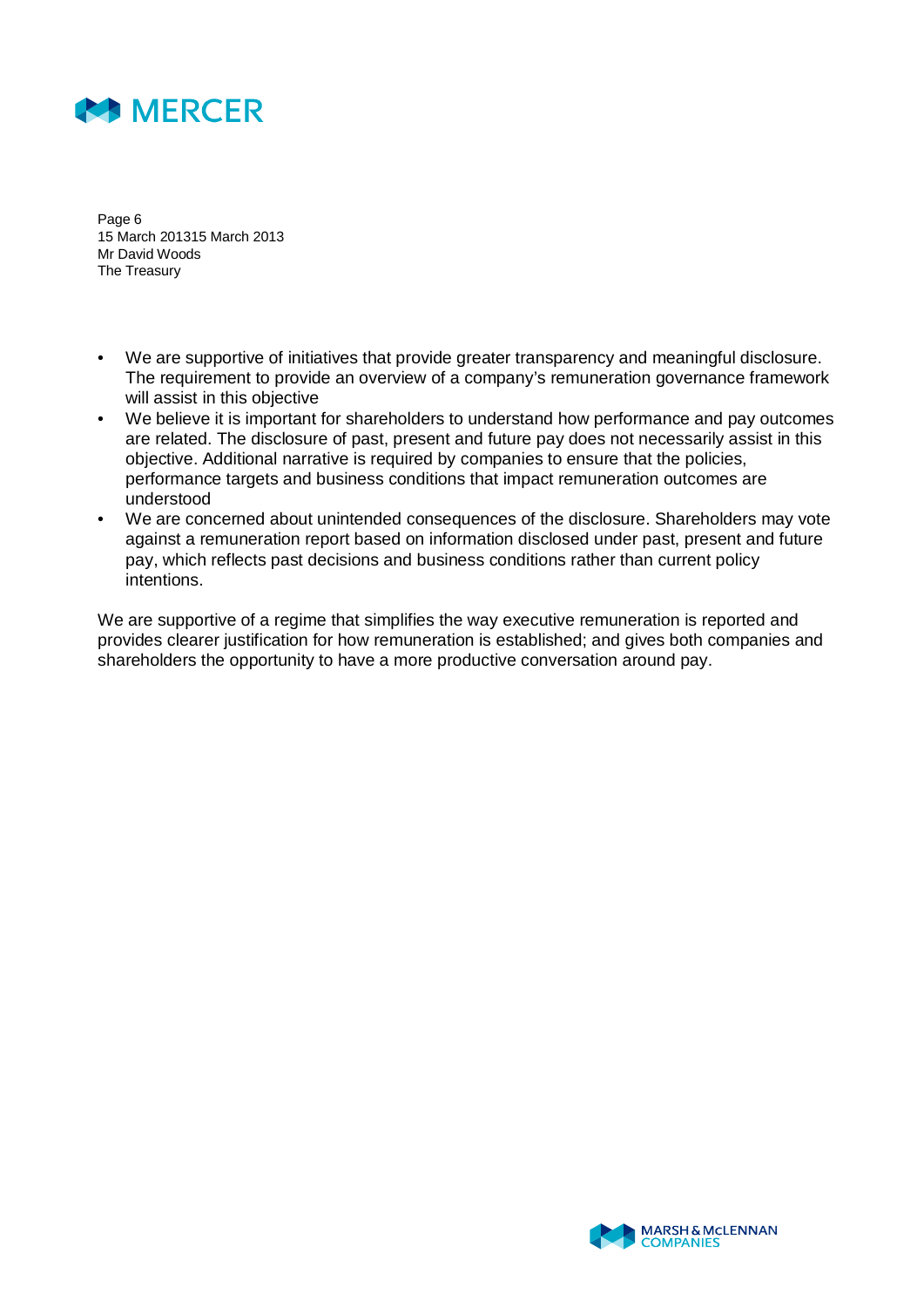

Page 7 15 March 201315 March 2013 Mr David Woods The Treasury

### **About Mercer**

Mercer is a global consulting leader in talent, health, retirement and investments. Mercer helps clients around the world advance the health, wealth and performance of their most vital asset – their people.

Our services include consulting to corporations, boards of directors and board remuneration committees concerning the pay of directors and executives. In Australia, and globally, we have extensive experience in designing and implementing executive and board remuneration programmes. As a result, we understand how boards and remuneration committees function and we have assisted countless companies improve their executive remuneration disclosure and related governance processes under their respective reporting requirements, locally and around the globe.

Mercer Consulting (Australia) Pty Ltd is a wholly owned subsidiary of Marsh & McLennan Companies Incorporated. The views expressed in this submission are the views of Mercer Consulting (Australia) Pty Ltd and do not necessarily represent the views of Marsh & McLennan Companies, its affiliated companies or clients.